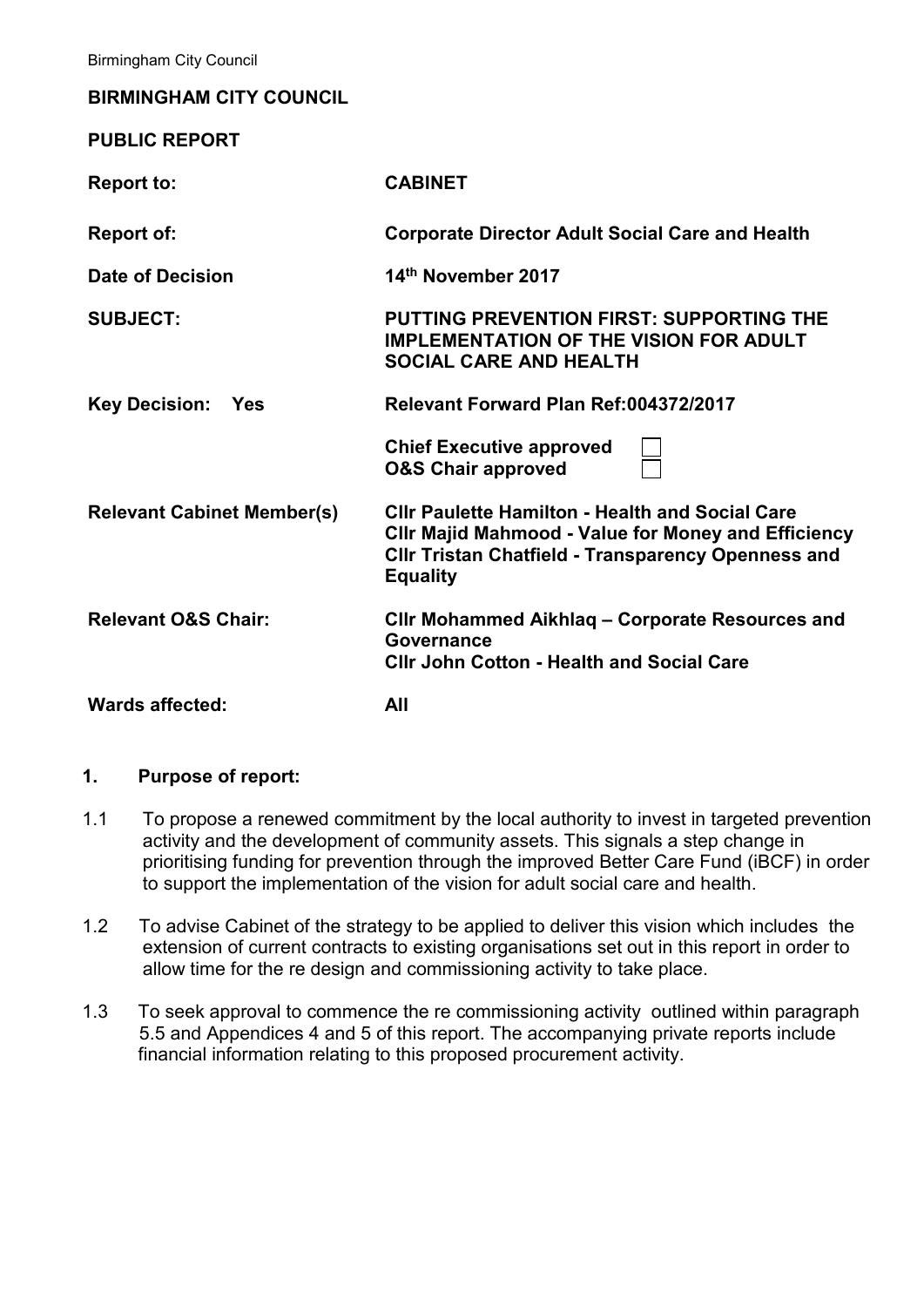Birmingham City Council

#### **2. Decision(s) recommended:**

That Cabinet:

- 2.1 Approves priority work to be undertaken in relation to the re-commissioning and investment contained within this report which include:
	- Three Conversations, a strengths based approach to social work to be funded through iBCF
	- Neighbourhood Networks Service to be funded through iBCF
	- Prevention Pathway Approach for the future commissioning of housing related support and third sector grants provision
- 2.2 Notes the proposed use of Single Contractor negotiations for the following:
	- Existing Youth Hub to support the delivery of the prevention pathway
	- Three Conversations Provider
	- Capacity building, monitoring and governance support for the Neighbourhood Networks Service and third sector grants provision to be funded through iBCF.
- 2.3 Approves the delegation of the approval of the procurement strategy to the Corporate Director Adult Social Care and Health, the Director of Commissioning of Procurement, the Interim Chief Finance Officer and the City Solicitor for the Neighbourhood Networks Service.
- 2.4 Notes the proposed extensions to the Third Sector Grant Funded Organisations up to 30<sup>th</sup> September 2019 and the intention to extend current Supporting People contracts for a further period of two years in order to allow time for the re commissioning activity to be undertaken.
- 2.5 To note the updated position in respect of the required savings within Supporting People & Third Sector Grant funded services.

## **Lead Contact Officer(s):**

 Kalvinder Kohli, Head of Service, Adult Social Care and Health Tel: 0121 303 6132 Email: [kalvinder.kohli@birmingham.](mailto:kalvinder.kohli@birmingham)

 Louise Collett, Service Director, Adult Social Care and Health Tel: 0121 464 3701 Email: [louise.collett@birminham.gov.uk](mailto:louise.collett@birminham.gov.uk)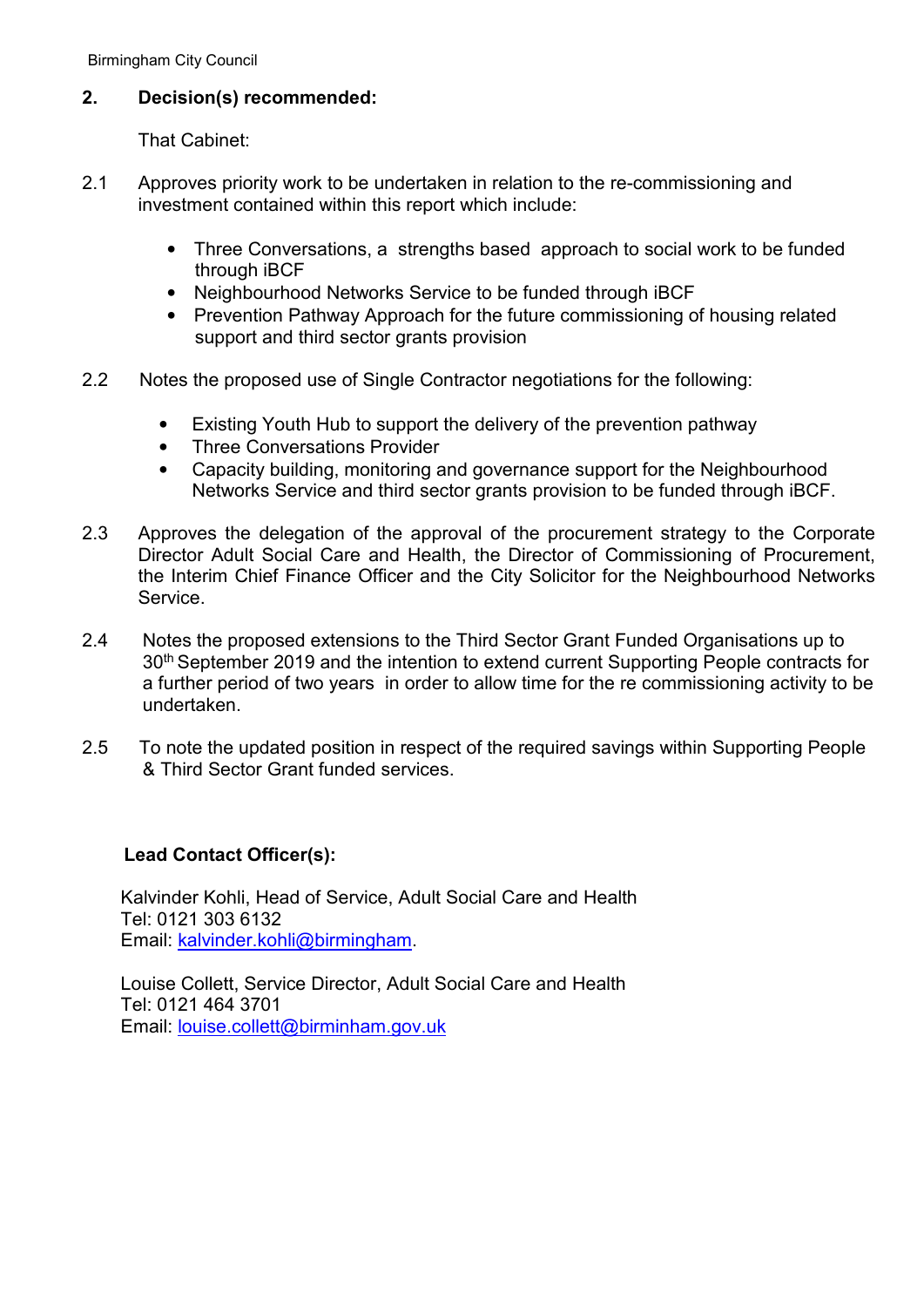#### **3. Consultation**

#### 3.1 Internal

 Cabinet Members for Housing and Homes, Children Families & Schools have been consulted on the contents of this report and support the recommendations. Legal and Governance and Financial Services Officers have also been consulted.

#### 3.2 External

There has been on-going dialogue through the provider forums, discussions with health partners within the CCGs, Police, BSMHFT, Probation, BVSC, Crisis UK, Homelessness Partnership Board, DCLG, Big Lottery and Citizens Panel to shape the proposed vision set out in this report. This will continue through the Commissioning process as part of the co design work. Further public consultation will be conducted as part of the commissioning proposals in order to fully understand the impacts of the proposals and to enable the Council to manage any associated risk and to minimise any disruption to service users, their families and the commissioned service providers. The responses to date have informed the initial Equality Analysis and the proposals set out in this report.

#### **4. Compliance Issues:**

- 4.1 Are the recommended decisions consistent with the Council's policies, plans and strategies?
- 4.1.1 This report supports the Vision and Priorities, as agreed by Cabinet on 16<sup>th</sup> May 2017 across all four priority areas:
	- Children a great place to grow up in: Make the best of our diversity and create a safe and secure city for our children and young people to learn and grow.
	- Housing a great place to live in: Provide housing in a range of types and tenures to meet the housing needs of all the current and future citizens of Birmingham.
	- Jobs and Skills a great place to succeed in: Build on our assets, talents, and capacity for enterprise and innovation to shape the market and harness opportunity.
	- Health a great place to grow old in: Help people become healthier and more independent with measurable improvement in physical activity and mental wellbeing.
- 4.1.2 The recommendations also clearly support the Corporate Parenting responsibilities of the local authority by ensuring that housing support services continue to be available to young people in care or leaving care that require access to supported accommodation and support to live independently within their own homes.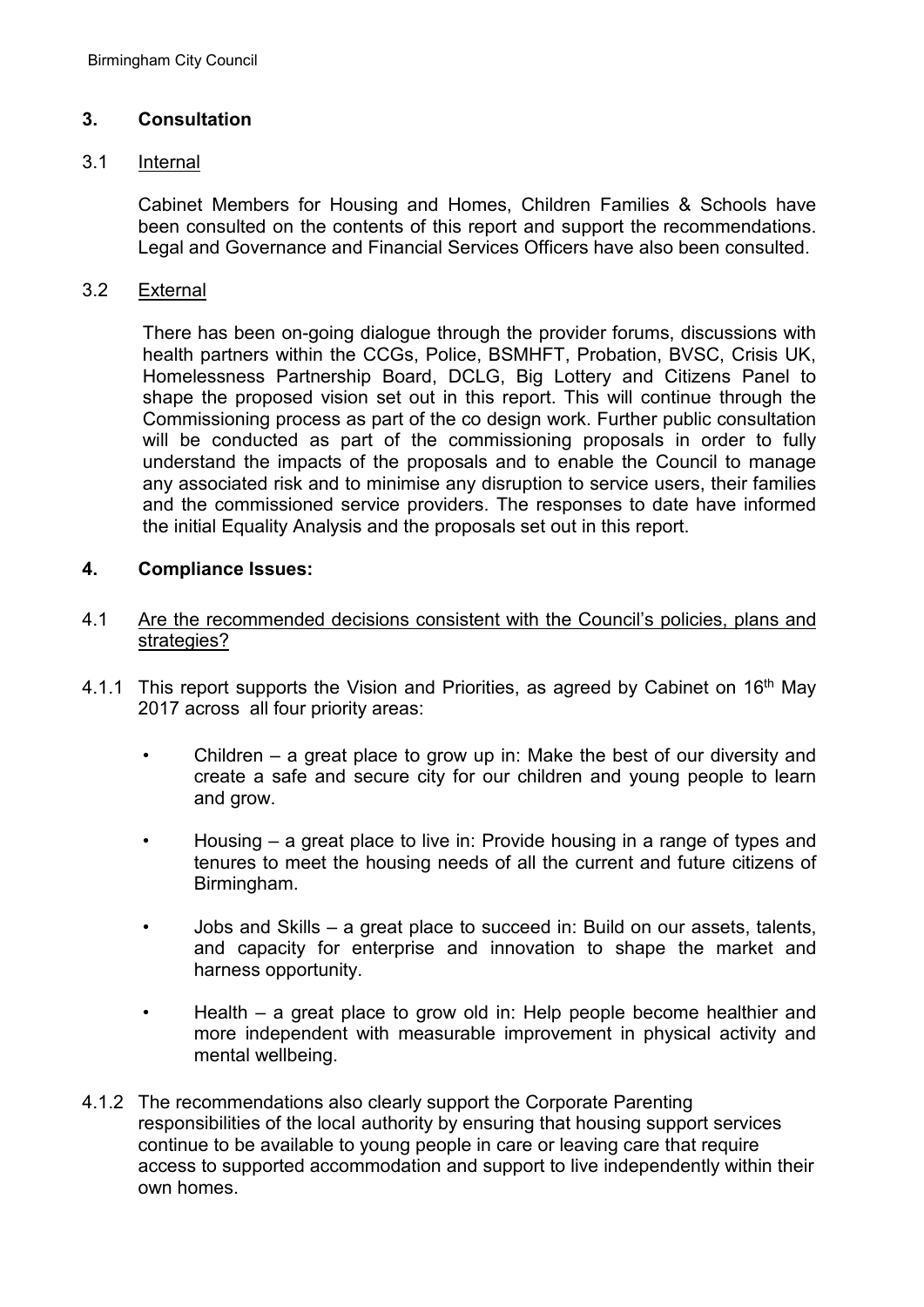4.1.3 The commissioning approach is compliant with the Birmingham Business Charter for Social Responsibility and the Commissioning Strategy for 2017+ with specific reference to working with Partners in order to deliver innovation and better outcomes for Citizens.

#### 4.2 Financial Implications

- 4.2.1 The investment required to progress the new proposals in relation to the Neighbourhood Networks Service, Three Conversations model and the Prevention Pathway totals £2.88m. This will be funded from iBCF resources.
- 4.2.2 In order to allow time to implement the vision and the associated commissioning activity it is necessary to extend a number of current contracts in relation to Supporting People and Third Sector grants. These proposed extensions, up to September 2019 total £34.1m and will be funded from currently approved budget provision.
- 4.2.3 The proposed usage of the iBCF has been signed off with NHS partners at the BCF Commissioning Executive Board and the STP Board and by Cabinet on 27 July 2017. It is also recognised that whilst the iBCF is time limited, it is anticipated that further funding sources may be present in the future particularly those relating to proposed future supported housing changes.
- 4.2.4 Whilst it is anticipated that these new initiatives will lead to a more efficient use of resources it is difficult at the present time to quantify this. A robust outcomes based evidencing methodology (including financial impacts) will be developed alongside the commissioning to evidence the benefits of this proposed approach.
- 4.2.5 Further commercially confidential information in relation to the proposed procurement activity is contained within the private report.
- 4.2.6 The approved budget for Supporting People & Third Sector Grant funded services required savings of £5m to be made by 2018/19. The report to Cabinet on 27th June 2017 identified a remaining savings balance of £3.8m to be achieved. This remaining saving will be delivered from identified underutilised resources of £1m within the Directorate and £2.8m from the improved Better Care Fund.

## 4.3 Legal Implications

- 4.3.1 The relevant legal powers afforded to Birmingham City Council as Administering Authority for the Supporting People programme are contained in section 93 of the Local Government Act 2000. The Council's relevant legal powers are contained in the Care Act 2014 together with the associated legislation and guidance relating to the provision of preventative services.
- 4.3.2 Under Section 111 of the Local Government Act 1972, a local authority has the power to take action which is calculated to facilitate, or is conducive or incidental to, the discharge of any of its functions and therefore has a general power to enter into contracts for the discharge of any of its functions.
- 4.4 Public Sector Equality Duty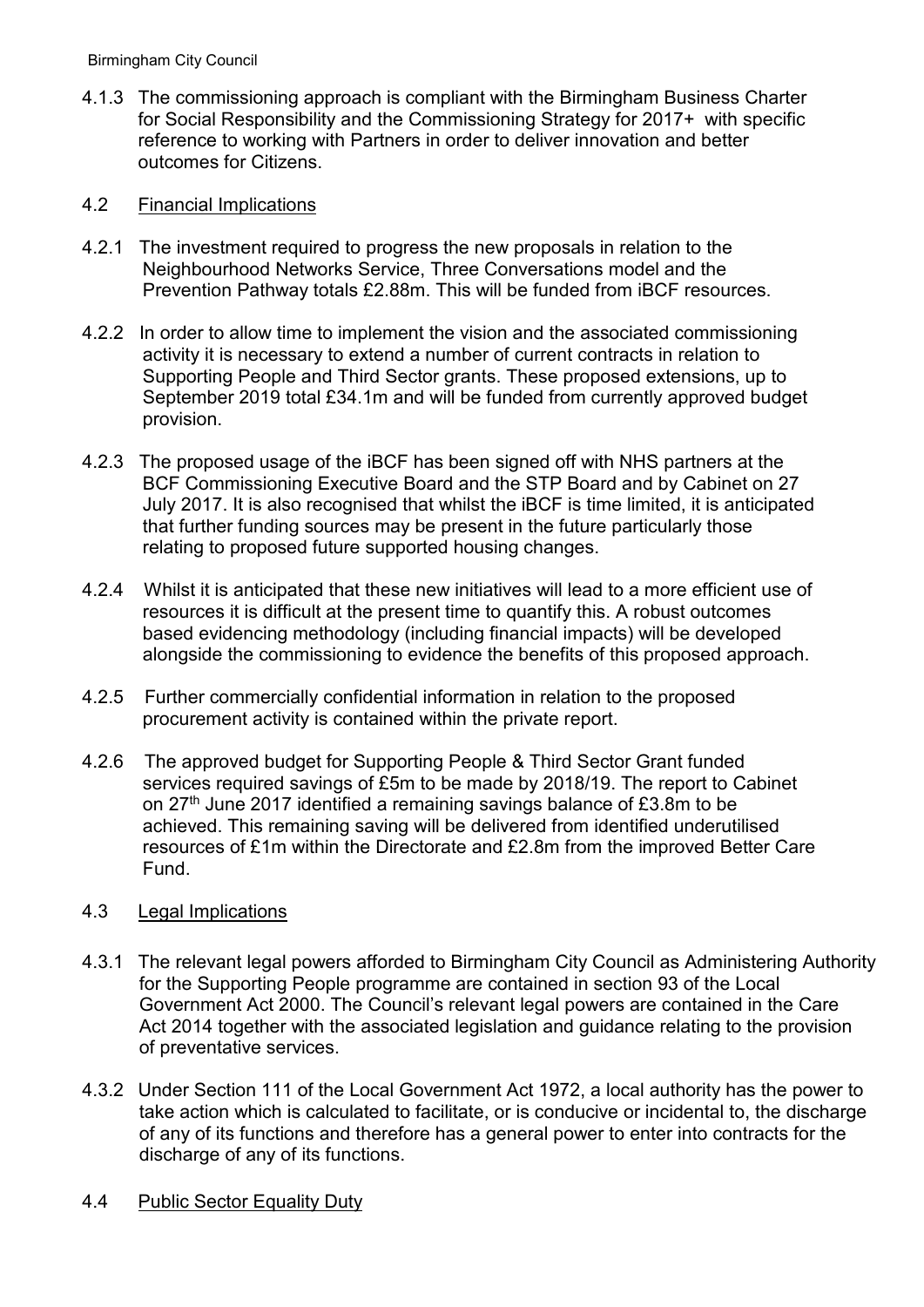- 4.4.1 An initial Equality Analysis has been completed and is attached as Appendix 1 of the Public Report. The possible high level impacts have been identified through a combination of discussions with external partner agencies contract and grant intelligence held by the service area, information and comment received via previous public consultations and specific feedback from providers and service user representation. This in turn has shaped the recommendations to the savings and proposed commissioning of future prevention services set out within this report.
- 4.4.2 It is important to note, that the on-going risks relating to the possible closure of services due to the significant historic reductions to prevention services remain. Furthermore, the proposals set out in this report set out a growth agenda for prevention services, where existing service models require change to support this agenda, the implications of that change will continue to be identified and addressed via the on-going update to the Equality Analysis.
- 4.4.3 The re commissioning for 2018/19 and beyond will include the on-going dialogue with providers, service users and key stakeholders in order to retain the Equalities Assessments and impacts and mitigations log. This will be managed through the Adults Social Care and Health Directorate reporting to the relevant Cabinet Members as appropriate.

# **5. Relevant background/chronology of key events:**

# **5.1 Vision and Strategy**

- 5.1.1 The vision and Strategy to modernise Adult Social Care approved by Cabinet on the 3rd October 2017. The vision provides a fundamental and radical shift to the way that the Council will deliver the desired outcomes for adults and older people in Birmingham. The vision has also been informed by the October 2016 Peer Review of the authority which recommended that Birmingham should develop an asset – based approach with the voluntary and community sector to transform our traditional Social Work model.
- 5.1.2 The desired outcomes for adults and older people in Birmingham are that they should be resilient, exercise choice and control, live happy healthy independent lives within communities for as long as possible. The vision and strategy for delivering the key outcomes comprises of eight key elements:
	- 1) High quality information, advice and guidance to help people self serve in the first instance.
	- 2) Community assets which enable local groups to provide the wide range of support that helps people to remain in the community.
	- 3) Prevention and early intervention services are available and can be accessed quickly at any time to help maximise people independence.
	- 4) A personalised support for social care which assesses people for the outcomes they want and the assets to achieve them.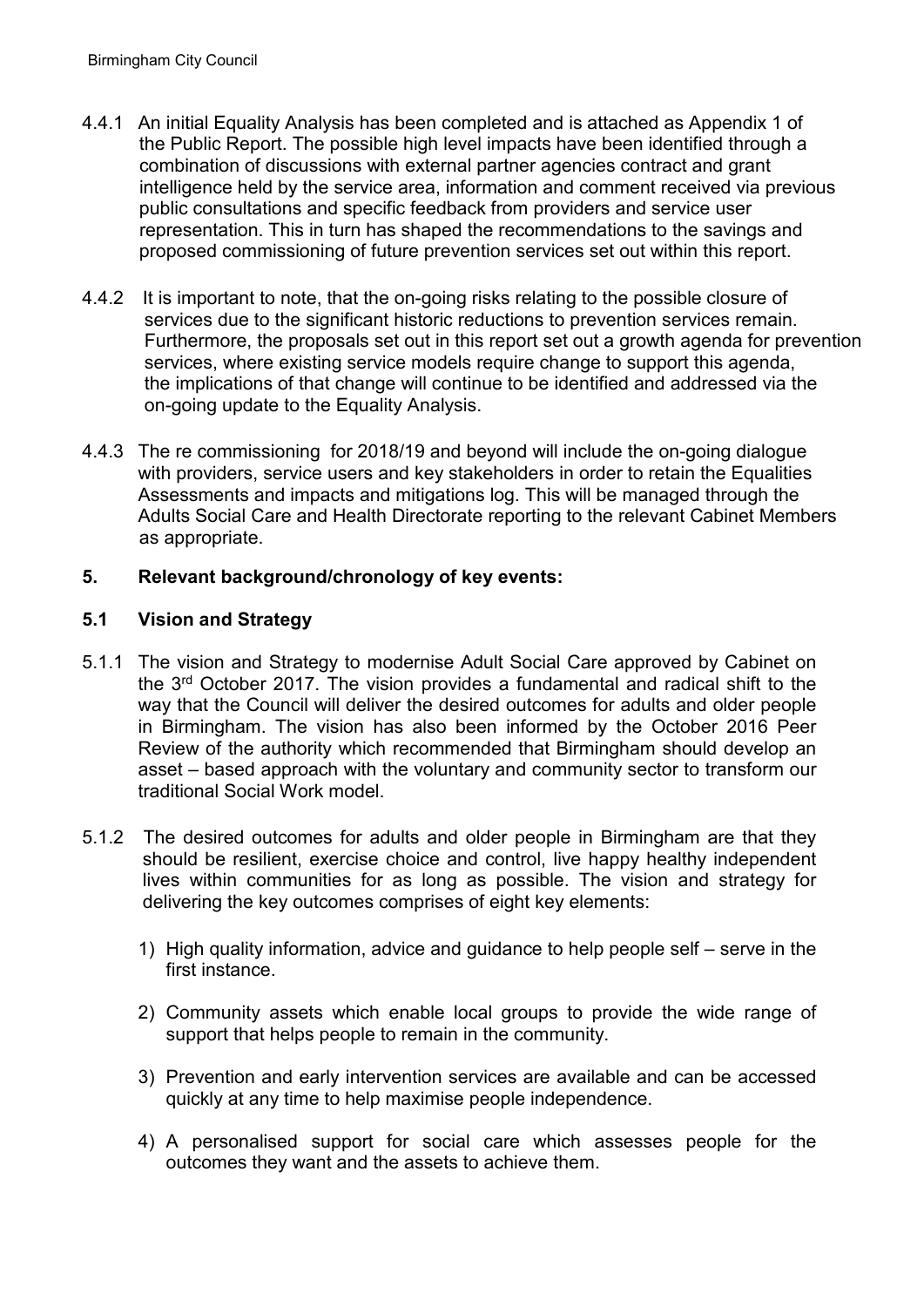- 5) An effective use of resources to deliver the vision and strategy for Adult Social Care including effective monitoring and review.
- 6) Partnership working between the Council and its partners.
- 7) Making safeguarding personal and understand what outcomes people want from safeguarding enquiries and actions.
- 8) Co production of all service and responses with service users and carers.
- 5.1.3 In order to support delivery of the vision the proposed commissioning activity set out in this report signals the importance for Putting Prevention First and provides a step change for re-investment in prevention and community asset development.
- 5.1.4 A Prevention First model (Appendix 2) has been developed which has two integrated components: 1) community assets and local networks are the natural first point of contact when citizens or carers need support. 2). Where appropriate, effective and integrated pathways are available into targeted or more structured prevention activity through a prevention pathway.
- 5.1.5 The model will deliver against the following key prevention outcomes for Citizens;
	- Reducing and overcoming isolation
	- Maximisation of income
	- Improved health and wellbeing
	- Good quality housing and housing support
	- A good quality of life for Carers

## **5.2 Three Conversations: Strengths Based Social Work**

 The new vision for adult social care establishes a new approach to Social Work. This will be through a practice which is embedded in building resilience and Securing community based (Prevention First) solutions where possible to deliver better outcomes for citizens. This new approach requires a level of capacity building and training for social workers.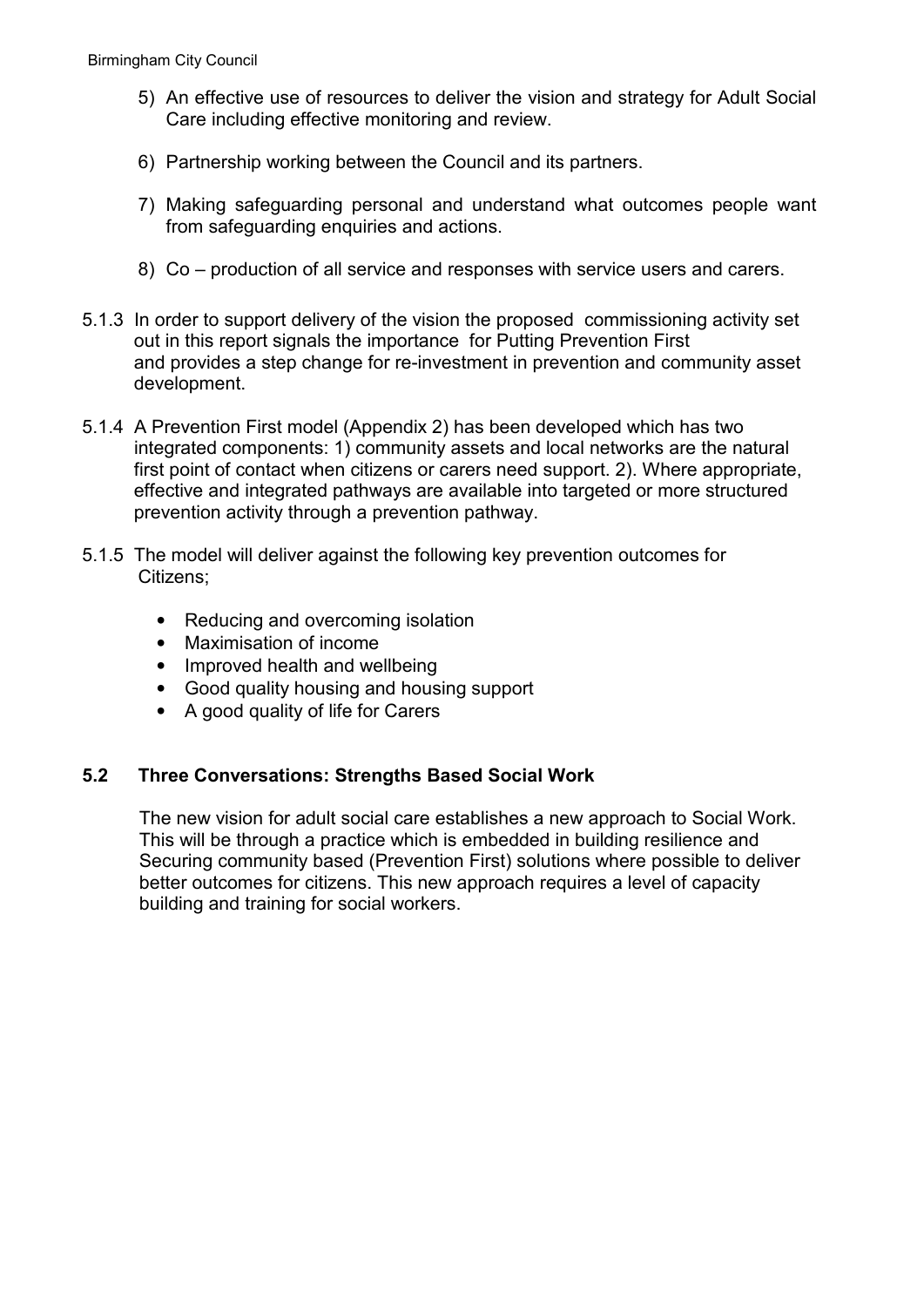5.2.1 A strength based approach to social work practice will be commissioned through the Three Conversations Model. The model has been adopted by a number of local authorities to date. This provides a paradigm shift in how to deliver adult social care, and how it collaborates with NHS, Housing, Voluntary Sector and other colleagues to make the whole joined up system of community asset based support, work differently and better. It seeks to replace the 'contact, re enablement, then assessment for services' culture with a new approach based on the assets, strengths and capabilities of people, families and communities.

 It is built on, and has proved, the assumption that if you collaborate with and allow people to be co-designers of their support – then their outcomes go up, and their use of health and social care resources goes down.

5.2.2 Market intelligence available for this type of provision shows that there is only one provider with a proven track record of this type of expertise to deliver the changes required to social work practice. Therefore it is proposed that officers will enter into single contractor negotiations with the provider to secure the support to develop this model of delivery for the local authority.

## **5.3 Neighbourhood Network Services for Older People**

- 5.3.1 The new model of social work is organising its resources into 10 locality management teams that will cover the City. A Neighbourhood Networks Service (NNS), a community asset based first response (initially) for older people, is being proposed for commissioning to mirror and support social work staff in each of the 10 locality management teams.
- 5.3.2 Whilst there are a number of definitions for community based asset development, the overall emphasis is upon creating sustainable community solutions. These are based upon the strengths, potential, resources, skills and experience that is available and empowering people and communities to organise around issues and actions. The Birmingham model will be enhanced by the existing hub arrangements commissioned via BVSC.
- 5.3.3 NNS as a delivery model has been successfully commissioned by Leeds City Council since 2009. The model has robustly been able to evidence a reduction in statutory adult social care spend to older people by providing a range of community based alternatives to supporting older people locally within their own neighbourhoods. The model has also demonstrated to effectively deliver good outcomes in relation to reducing isolation, income maximisation, support within the home and health and wellbeing.
- 5.3.4 In order to ensure the success of this model and the re design of existing third sector grant funded services, some developmental support will also be commissioned see Appendix 4 to this report and details contained within the Private Report Appendix .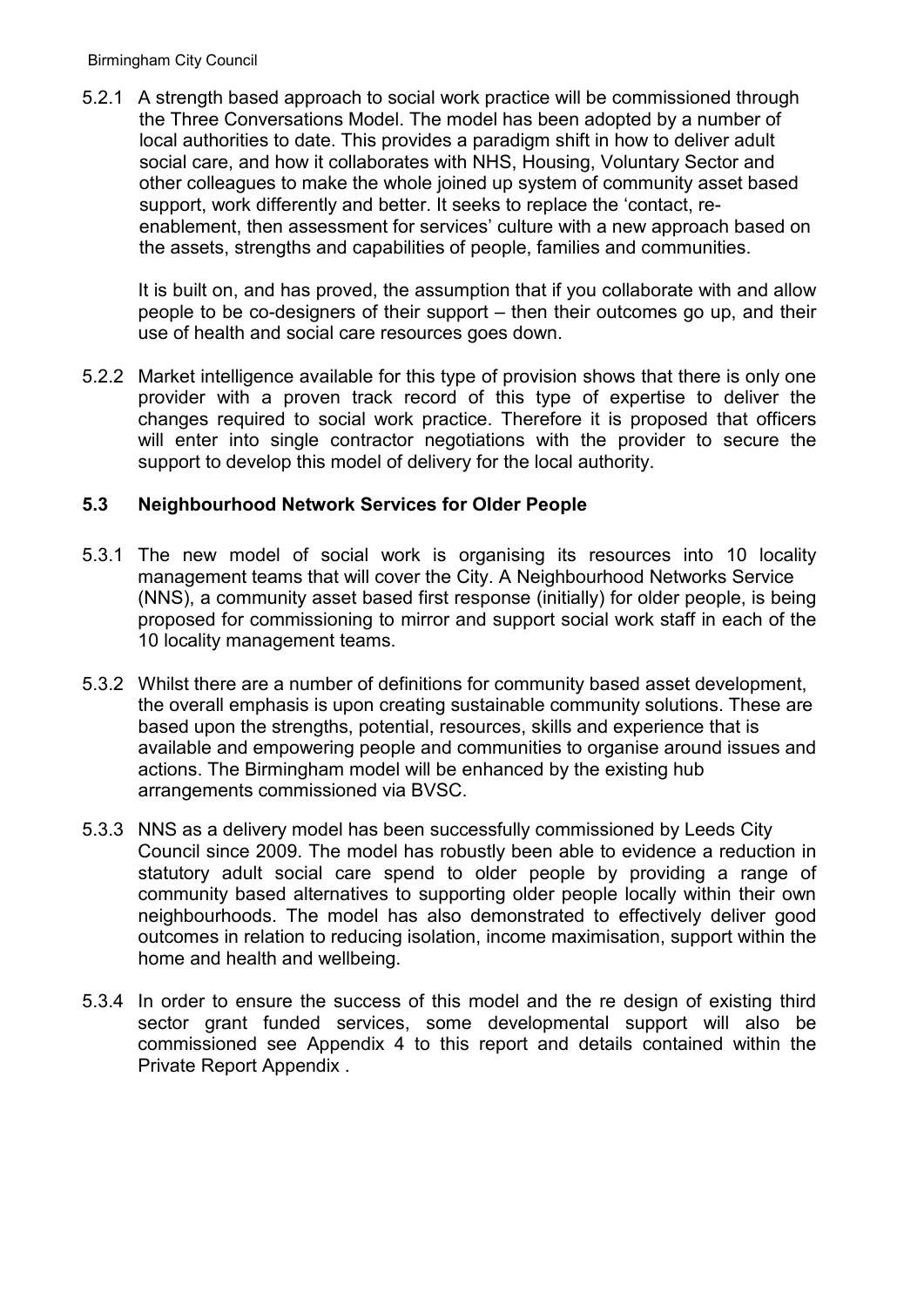## **5.4 Prevention Pathways: Commissioning of future Housing Related Support Third Sector Grant funded prevention services**

- 5.4.1 The draft Homelessness Prevention Strategy 2017+ which is due to be presented to Cabinet December 2017 and Full Council January 2018 also highlights the strong linkages between homelessness and poor health throughout the life course. This includes poor child development, mental health, isolation and long term debilitating illnesses. There is therefore a strong connection between the homelessness prevention agendas and the vision for adult social care and health.
- 5.4.2 The future commissioning of housing support and third sector grant based prevention services will apply the pathway methodology for prevention services as set out within appendix 2, 3, 4 and 5 of this report. The pathway model (Appendix 3) has been developed by Birmingham in partnership with the housing and homelessness sector providers and national partner agencies. The model has also been recognised as best practice and adopted by DCLG and the Mayoral Homelessness Task Force.
- 5.4.3 Some third sector grant funded activity will be aligned to the wider work of the Adult Social Care and Health Directorate. For example all day opportunities services will be aligned to the future Day Opportunities Strategy and associated commissioning for the City over the next two years.

#### **5.5 Procurement Strategy**

- 5.5.1 The intention is to apply a combination of grant based and contracting strategies to secure the most appropriate procurement strategy for the different elements of the commissioning activity set out within this report. This will enable innovation and a greater focus upon flexibility, partnerships with service providers to drive the desired outcomes and changes required to manage demand away from statutory services.
- 5.5.2 A more collaborative and flexible approach to procurement of future housing related support services is being sought. Following a period of consultation and engagement with the market, as well as other key stakeholders, a procurement strategy will be developed. We are considering the possibility of using Innovation Partnerships which is detailed within Appendix 5 of this report; more market engagement is needed to understand if this is the most appropriate procurement route.
- 5.5.3 In order to enable the commissioning activity to be undertaken to deliver the vision, it will be necessary to secure the existing market so that there is the appropriate platform upon which this will be built.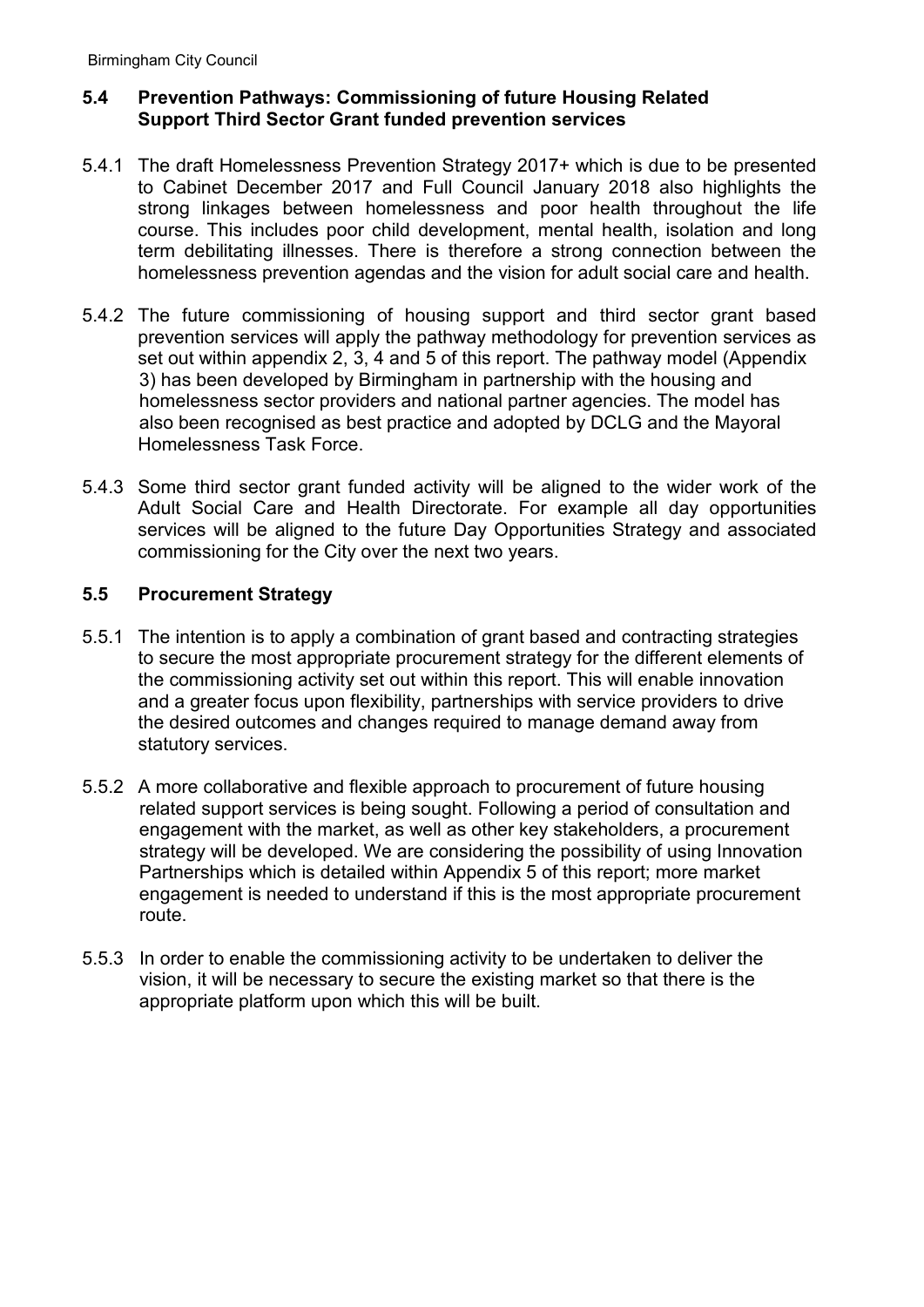- 5.5.4 The Supporting People social inclusion services currently expire on 30<sup>th</sup> November 2017. It is proposed to extend these existing contracts for up to two Years as allowed for and delegated in the contract award report approved by Cabinet 18<sup>th</sup> September 2014. This decision is on the basis that there is no increase in the financial commitment as per the original award and the contracted providers are performing satisfactorily in line with the contractual requirements. Details of extensions by organisation and service are set out in Appendix 7
- 5.5.5 The grants for the Third Sector funded organisations expire on 31<sup>st</sup> March 2017 and the Mental Health services expire on 30<sup>th</sup> September 2018. It is proposed that Cabinet agree a further extension of Third Sector Grants from 1 April 2018 for up to 18 months and Mental Health services for 12 months in order to allow for review, re design and re commissioning to take place. The extension of these contracts will ensure all of the expiry dates align to the 30<sup>th</sup> September 2019
- 5.5.6 Voluntary sector capacity building support will be commissioned to help providers with service development and capacity building as well as providing support to define and evidence outcomes.
- 5.5.7 During this period of time, Value For Money, performance and strategic relevance reviews of all contracted and grant services will continue to be carried out. This may result in the variations to some services and in some instances possible decommissioning.
- 5.5.8 The procurement options and indicative timelines are set out in Appendix 5 and 6 of this report.

## **6. Evaluation of alternative option(s):**

The identification of alternative savings to achieve the approved budget would not support the vision for Adult Social Care and Health. This could also generate greater burdens on the Council's Adult Social Care and Health and Homelessness services. This option also significantly reduces the local authority's aspiration to work more closely with the third sector in order to deliver the priorities for the City.

## **7. Reasons for Decision(s):**

- 7.1 To ensure continued investment in preventative services, community assets and the third sector in order to enable people to live independently within their communities
- 7.2 To give time to the commissioning and re design work in partnership with the key partners and providers to agree and deliver the Prevention First investment model.
- 7.3 To support the delivery of the strength based social work model and the delivery of the homelessness positive pathway model as set out within the draft Homelessness Strategy.
- 7.4 To optimise current and future funding for the purpose of delivering value for money solutions and reduce the strain on adult and children social care, health and homelessness systems.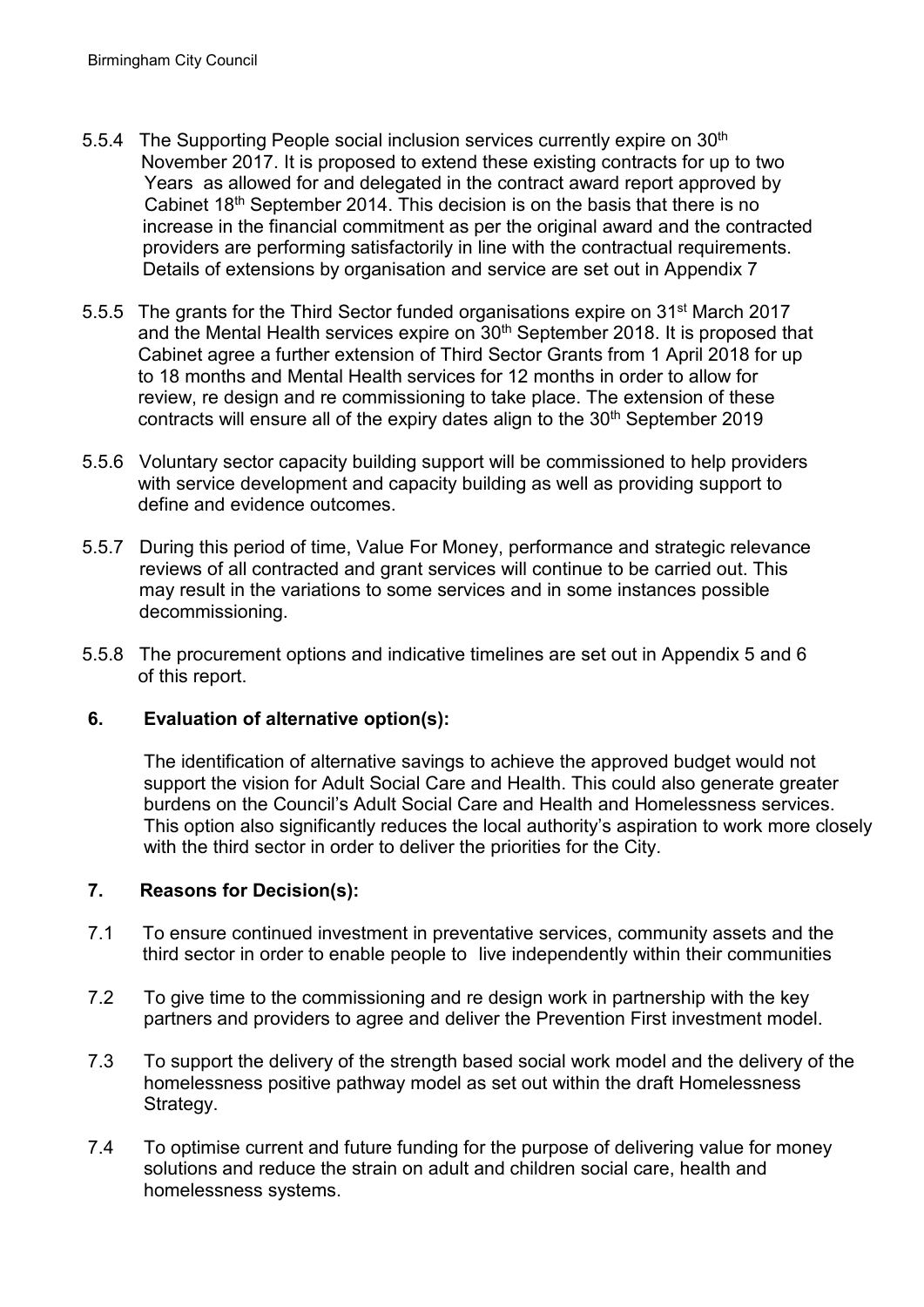# **Signatures** Date Cllr Paulette Hamilton Cabinet Member for Health and Social Care **Nanning and Social Care** New York New York New York New York New York New York New York New York N Cllr Majid Mahmood Cabinet Member for Value for Money and Efficiency NNNNNNNNNNNNNNN. NNNNNNNN.. Cllr Tristan Chatfield Cabinet Member for Transparency Openness and Equality New York New York New York New York New York New York New York New York New York New York N Graeme Betts Corporate Director Adult Social Care & Health NNNNNNNNNNNNNNNN. NNNNNNNN.

# **List of Background Documents used to compile this Report:**

- 1) Cabinet Report Vision and Strategy for Adult Social Care and Health October 2017
- 2) Commissioning Strategy 2017+
- 3) Cabinet Report: Contract Award Report Supporting People Services 18 September 2014
- 4) Equality risk impacts monitoring log Budget Reductions 2017
- 5) Public Consultation Findings Report June 2017
- 6) Public Cabinet Report Neighbourhood Networks Services (Leeds City Council 2009)
- 7) Three Conversations Model (2017)
- 8) Housing and Health Scrutiny Review (2016)
- 9) Homelessness Review Findings Report (2016)
- 10) Homelessness Prevention Strategy (Draft) 2017

## **List of Appendices accompanying this Report (if any):**

- 1. Equality Analysis
- 2. Prevention First Model
- 3. Positive Pathway
- 4. Further Background information Three Conversations, Neighbourhood Networks and Pathway model for housing related support and third sector grant funded services
- 5. Procurement strategy and evaluation of options
- 6. Indicative Time lines table for:
	- Three Conversations
	- Neighbourhood Networks Model
	- Positive pathway including Third Sector Grants
	- Day opportunities
- 7. Supporting People extensions by organisation/service

Report Version: V3 Dated: 03/11/2017